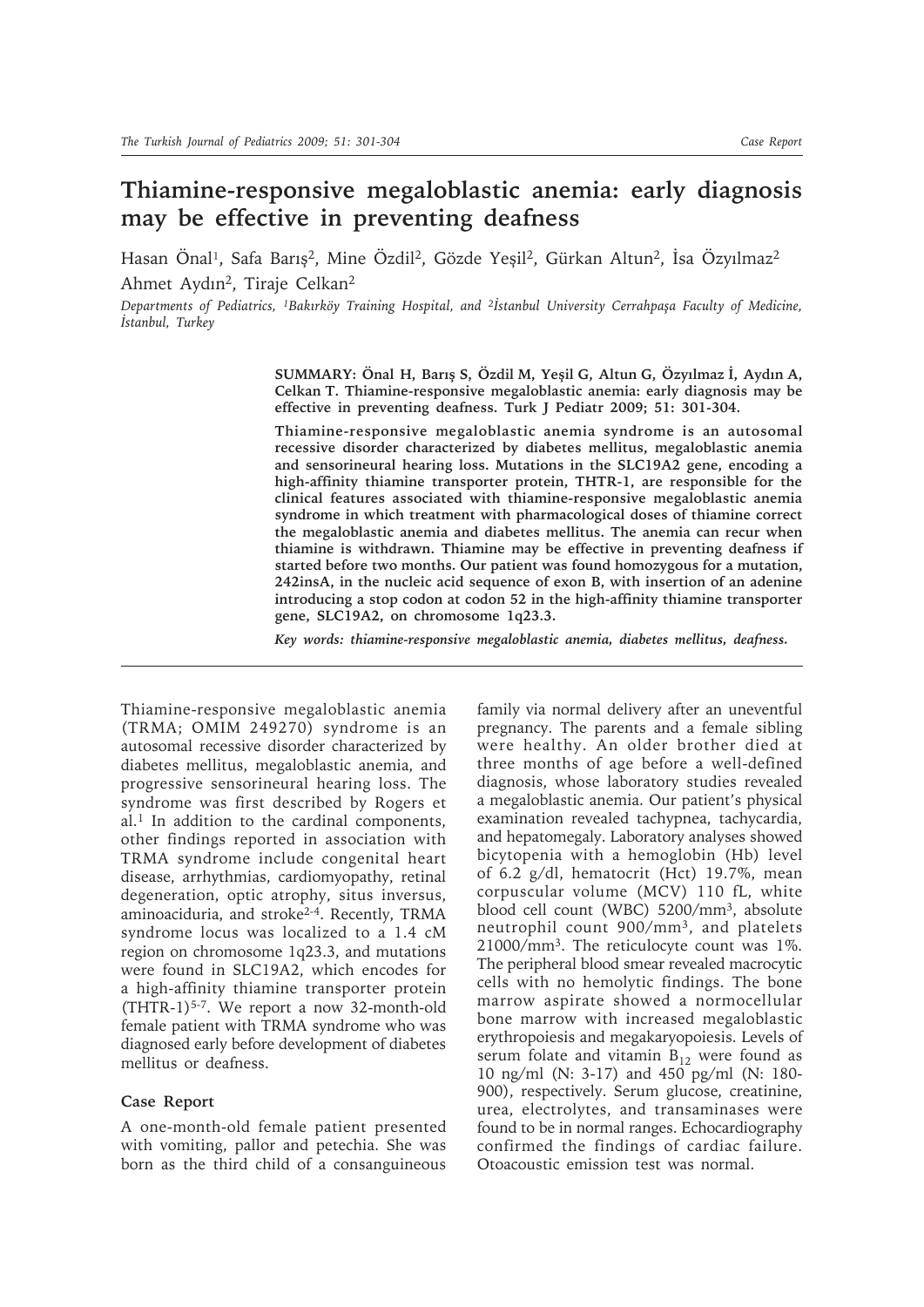The genetic evaluation determined the patient to be homozygous for a mutation, 242insA, in the nucleic acid sequence of exon B, with insertion of an adenine introducing a stop codon at codon 52 in the high-affinity thiamine transporter gene, SLC19A2, on chromosome 1q23.3. The father was heterozygous for the same mutation (performed by Ellis J. Neufeld, Division of Hematology, Children's Hospital, Boston). Mutation analysis of the mother could not be performed.

The patient was transfused with red blood cell and platelet suspensions. Despite transfusions, the patient was still bicytopenic until 100 mg intravenous thiamine was given on the 15<sup>th</sup> day of hospitalization. After administration of thiamine, the levels of Hb and platelets began to elevate. Three weeks after thiamine therapy, anemia ameliorated completely and Hb concentration increased to 10 g/dl, Hct to 30%, and platelets to 469000/mm3, and MCV decreased to 91.6 fL. The follow-up of D-dimer level was 50 ng/ml. After one year of oral thiamine supplementation, the Hb concentration was 12.5 g/dl, Hct was 35.9%, platelets were 298000/mm3, and MCV was 86.2 fL. Otoacoustic emission test, which was repeated at 15 and 30 months of age, was normal. She is now 32 months old and no diabetes mellitus, deafness, or cardiac or eye involvement has been established during the follow-up period to date.

# **Discussion**

The human TRMA gene, SLC19A2, encodes a 497 amino acid protein with 12 putative transmembrane domains that exhibits highaffinity thiamine transport activity. The gene is expressed in a wide range of human tissues including bone marrow, pancreas, brain, retina, heart, skeletal muscle, kidney, liver, lung, small intestine, colon, placenta, lymphocytes, and fibroblasts6,7. Thiamine uptake is thought to occur via two pathways: non-linear, active transport by a saturable, high-affinity carrier and passive uptake by a low-affinity carrier<sup>8-10</sup>. Due to mutations in SLC19A2, which have been identified in individuals with TRMA syndrome, a defect in the high affinity thiamine transporter occurs. Thus, at physiological concentrations (food as the only source), thiamine is not transported normally and intracellular thiamine deficiency leads to decreased activity of enzymes

associated with thiamine pyrophosphate. Stagg et al.11 demonstrated that a low thiamine concentration may cause cell death by apoptosis. Oishi et al.12 showed that targeted disruption of SLC19A2 in mice results in reduced insulin secretion, which was increased with thiamine treatment. Various mutations have been observed in TRMA patients. The mutation identified in this case, 242insA, was previously described<sup>13</sup>. Autosomal recessive inheritance of this disease and widespread consanguinity in the Turkish population can explain the relatively increased frequency of cases in Turkey.

Diabetes mellitus, a component of the triad of TRMA, is due to a non-immune, insulindeficient mechanism that responds to oral thiamine hydrochloride therapy. However, longterm follow-up of patients shows deterioration, and thiamine supplements become ineffective for the control of diabetes<sup>14-16</sup>. It is thought that the physiological activity of puberty may exceed β-cell capacity, leading to apoptosis of the remaining β-cells<sup>14</sup>. This may explain the requirement of insulin or a hypoglycemic agent at puberty. In contrast to this theory, a paper in the literature mentions reduction of insulin requirement with thiamine therapy during puberty<sup>17</sup>. In our case, thiamine was started before two months of age. During the short follow-up period, no diabetes mellitus or deafness was detected. According to our observations, despite the short follow-up period in our case, early thiamine therapy at two months age could be effective in preventing diabetes mellitus and deafness.

Most of the children with TRMA syndrome can be presented with profound anemia, which occurs between infancy and adolescence. The classical hematological finding is megaloblastic anemia with erythroblasts, which is often complicated with ringed sideroblasts. The megaloblastic and sideroblastic anemia can be explained by the role of thiamine in DNA metabolism and heme synthesis<sup>17,18</sup>. Thrombocytopenia and/or neutropenia sometimes accompany the megaloblastic anemia, as seen in our patient. The anemia is improved with pharmacologic doses of thiamine (25-75 mg/day) and when thiamine is withdrawn, anemia usually relapses.

Progressive sensorineural deafness is irreversible and may not be avoided with thiamine treatment. Patients usually had profound high frequency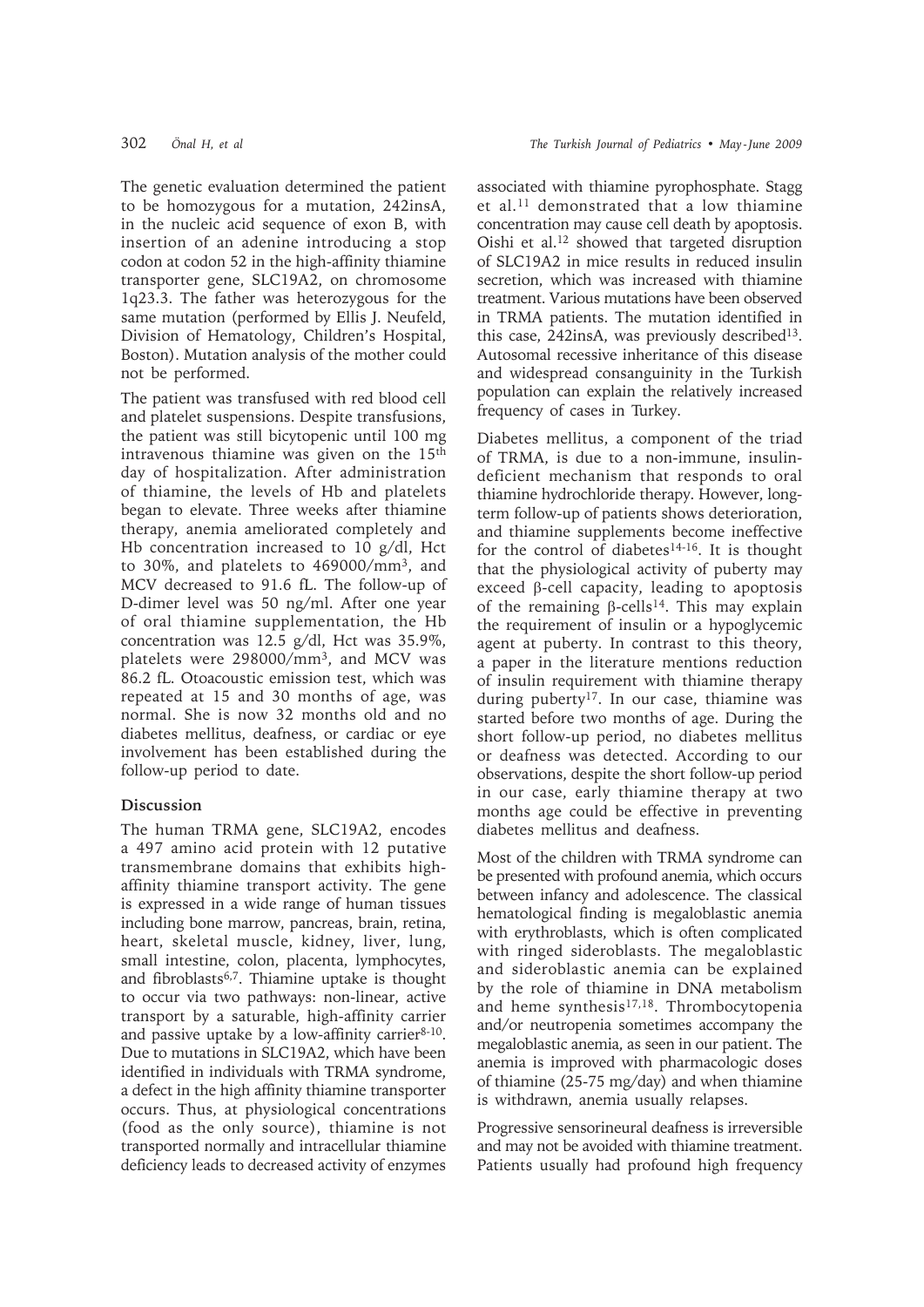sensorineural deafness, and hearing loss was demonstrated during infancy. Liberman et al.19 demonstrated that deletion of SLC19A2 caused selective inner hair cell loss of the cochlea because of deficiency of the high affinity thiamine transporter. Because of the early diagnosis in our patient, deafness was not detected at the time of diagnosis or in the follow-up period. Otoacoustic emission test, repeated at 15 and 30 months of age, was also normal.

In addition to the characteristic triad, optic atrophy, retinal dystrophy, situs inversus, stroke, and cardiac abnormalities were also described in TRMA patients<sup>20</sup>. Treatment with thiamine therapy provides cardiac improvement, which suggests that SLC19A2 mutation has a role in the pathogenesis of cardiomyopathy.

A sibling of the patient died of an unknown disease manifested with megaloblastic anemia. The presence of megaloblastic anemia and thrombocytopenia but not diabetes mellitus and deafness of the case was attributed to early suspicion of the disease and onset of treatment. The presence of consanguinity and heterozygosity of the father for the mutation helped in reaching the diagnosis.

In conclusion, TRMA is a rare genetic disease that can result in death in a short period if not diagnosed. The possibility of this disease is high in cases that refer with megaloblastic anemia, especially in infancy, and those with a family history. Thiamine may be effective in preventing deafness if started before two months. Whether or not sensorineural deafness will manifest remains a mystery in this child, but this report will help to enlighten the unresolved points regarding the initiation period of thiamine therapy.

### **Acknowledgement**

We thank Mr. Neufeld for his study in reviewing the mutation.

#### **REFERENCES**

- 1. Rogers LE, Porter FS, Sidbury JB Jr. Thiamine-responsive megaloblastic anemia. J Pediatr 1969; 74: 494-504.
- 2. Bazarbachi A, Muakkit S, Ayas M, et al. Thiamineresponsive myelodysplasia. Br J Haematol 1998; 102: 1098-1100.
- 3. Villa V, Rivellese A, Di Salle F, Iovine C, Poggi V, Capaldo B. Acute ischemic stroke in a young woman with the thiamine-responsive megaloblastic anemia syndrome. J Clin Endocrinol Metab 2000; 85: 947-949.
- 4. Scharfe C, Hauschild M, Klopstock T, et al. A novel mutation in the thiamine responsive megaloblastic anemia gene SLC19A2 in a patient with deficiency of respiratory chain complex I. J Med Genet 2000; 37: 669-673.
- 5. Diaz GA, Banikazemi M, Oishi K, Desnick RJ, Gelb BD. Mutations in a new gene encoding a thiamine transporter cause thiamine-responsive megaloblastic anemia syndrome. Nat Genet 1999; 22: 309-312.
- 6. Dutta B, Huang W, Molero M, et al. Cloning of the human thiamine transporter, a member of the folate transporter family. J Biol Chem 1999; 274: 31925-31929.
- 7. Fleming JC, Tartaglini E, Steinkamp MP, Schorderet DF, Cohen N, Neufeld EJ. The gene mutated in thiamineresponsive anemia with diabetes and deafness (TRMA) encodes a functional thiamine transporter. Nat Genet 1999; 22: 305-308.
- 8. Laforenza U, Patrini C, Alvisi C, Faelli A, Licandro A, Rindi G. Thiamine uptake in human intestinal biopsy specimens, including observations from a patient with acute thiamine deficiency. Am J Clin Nutr 1997; 66: 320-326.
- 9. Rindi G, Casirola D, Poggi V, De Vizia B, Patrini C, Laforenza U. Thiamine transport by erythrocytes and ghosts in thiamine responsive megaloblastic anaemia. J Inherit Metab Dis 1992; 15: 231-242.
- 10. Rindi G, Patrini C, Laforenza U, et al. Further studies on erythrocyte thiamin transport and phosphorylation in seven patients with thiamin-responsive megaloblastic anaemia. J Inherit Metab Dis 1994; 17: 667-677.
- 11. Stagg AR, Fleming JC, Baker MA, Sakamoto M, Cohen N, Neufeld EJ. Defective high-affinity transporter leads to cell death in TRMA syndrome fibroblasts. J Clin Invest 1999; 103: 723-729.
- 12. Oishi K, Hofmann S, Diaz GA, et al. Targeted disruption of SLC19A1, the gene encoding the high-affinity thiamine transporter Thtr-1, causes diabetes mellitus, sensorineural deafness and megaloblastosis in mice. Hum Mol Genet 2002; 11: 2951-2960.
- 13. Diaz GA, Banikazemi M, Oishi K, Desnick RJ, Gelb BD. Mutations in a new gene encoding a thiamine transporter cause thiamine-responsive megaloblastic anaemia syndrome. Nat Genet 1999; 22: 309-312.
- 14. Ricketts CJ, Minton JA, Samuel J, et al. Thiamineresponsive megaloblastic anaemia syndrome: long-term follow-up and mutation analysis of seven families. Acta Paediatr 2006; 95: 99-104.
- 15. Bappal B, Nair R, Shaikh H, Al Khusaiby SM, de Silva V. Five years followup of diabetes mellitus in two siblings with thiamine responsive megaloblastic anemia. Indian Pediatr 2001; 38: 1295-1298.
- 16. Valerio G, Franzese A, Poggi V, Tenore A. Long-term follow-up of diabetes in two patients with thiamineresponsive megaloblastic anemia syndrome. Diabetes Care 1998; 21: 38-41.
- 17. Lagarde WH, Underwood LE, Moats-Staats BM, Calikoglu AS. Novel mutation in the SLC19A2 gene in an African-American female with thiamine-responsive megaloblastic anemia syndrome. Am J Med Genet A 2004; 125: 299-305.